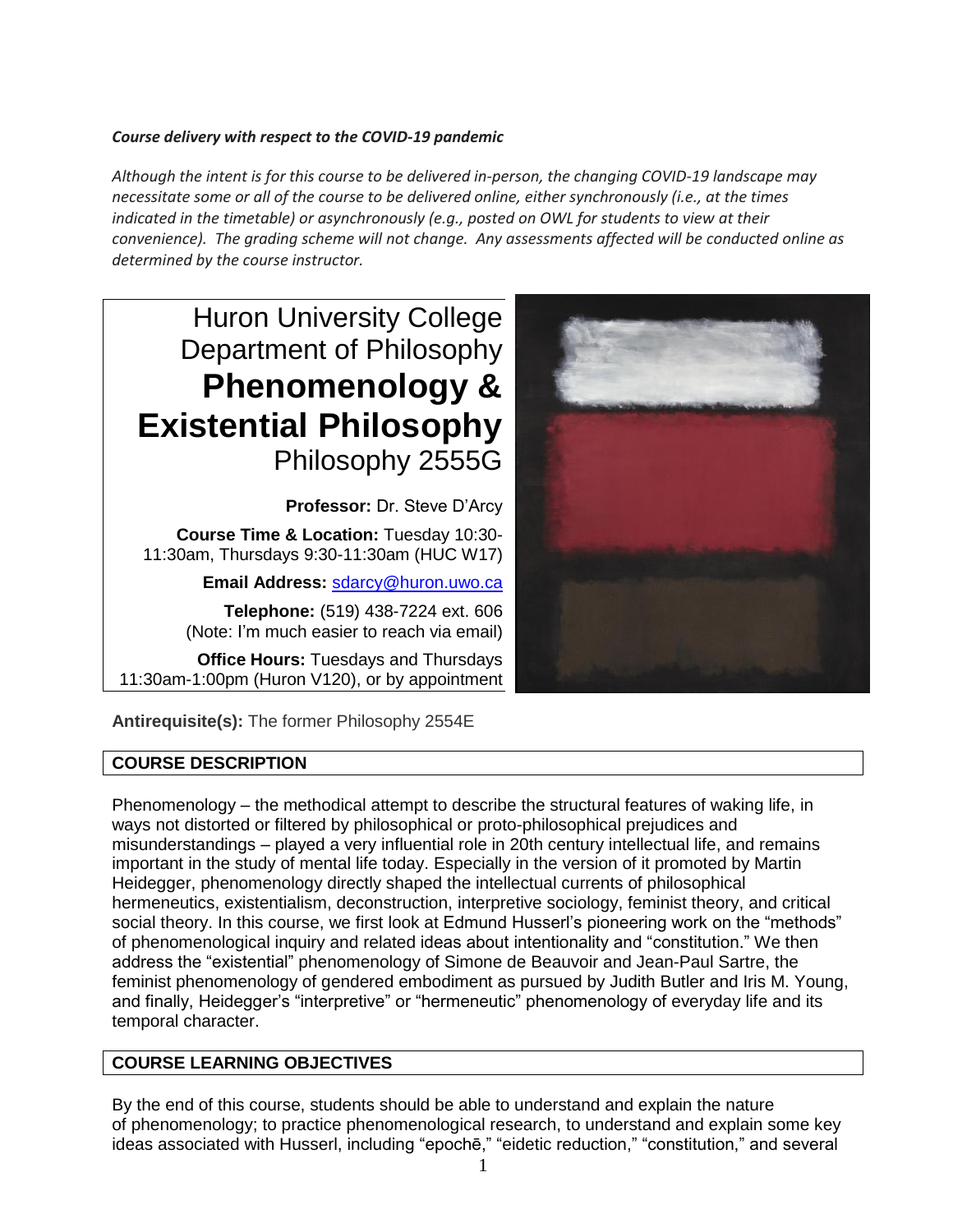others; to understand and explain the main claims and achievements of Heidegger's *Being and Time*; to understand and explain how phenomenology influenced some important intellectual traditions, including contemporary feminist theory and mid-20th century French existentialism; and to propose and rationally defend their own ideas on key questions raised in the course, both in class discussions and in writing.

## **DESCRIPTION OF CLASSROOM METHODS**

Classes consist of lectures and class discussion. Students should come to each class having read the assigned texts and ready to ask questions and/or participate in class discussions. Each student will write two essays and participate in class discussion.

## **TEXTS AND REQUIRED READINGS**

1. All required readings for this course are accessible as links on the course site via owl.uwo.ca.

## **METHODS OF ASSESSMENT**

**20% Participation** (based on instructor assessment of attendance and participation) **40% First Essay** (due on **17 February**; submit via Owl; details TBA) **40% Second Essay** (due on **7 April**; submit via Owl; details TBA)

# **TENTATIVE SCHEDULE OF READINGS**

## **11 January: Introduction to the Course**

*Reading*: Course outline; Owl site.

#### **Classical Phenomenology in Husserl, Sartre, and late-20th Century Feminism**

**13 January:** What is Phenomenology?

• Edmund Husserl, *Ideas Pertaining to a Pure Phenomenology*, First Book, Part One, Chapter 2 (section 24); Part Two, Chapter 1 (sections 27-32), Chapter 2 (sections 33-37).

**18 January:** Intentionality and Constitution

• Edmund Husserl, *Ideas Pertaining to a Pure Phenomenology*, First Book, Part One, Chapter 2 (section 24); Part Two, Chapter 1 (sections 27-32), Chapter 2 (sections 33-37).

#### **20 January:** Noesis and Noema

• Edmund Husserl, *Ideas Pertaining to a Pure Phenomenology*, First Book, Part Three, Chapter 3 (sections 87-91).

#### **25 January:** Existential Phenomenology

• Jean-Paul Sartre, excerpts from *Being and Nothingness:* "Freedom and Facticity: The Situation"; "Being-for-Others"; "Freedom and Responsibility"

#### **27 January:** Nothingness and Anguish

• Jean-Paul Sartre, excerpt from *Being and Nothingness:* "The Encounter with Nothingness"

## **1 February:** Ambiguity

• Simone de Beauvoir, excerpt from *Ethics of Ambiguity*: "Ambiguity and Freedom"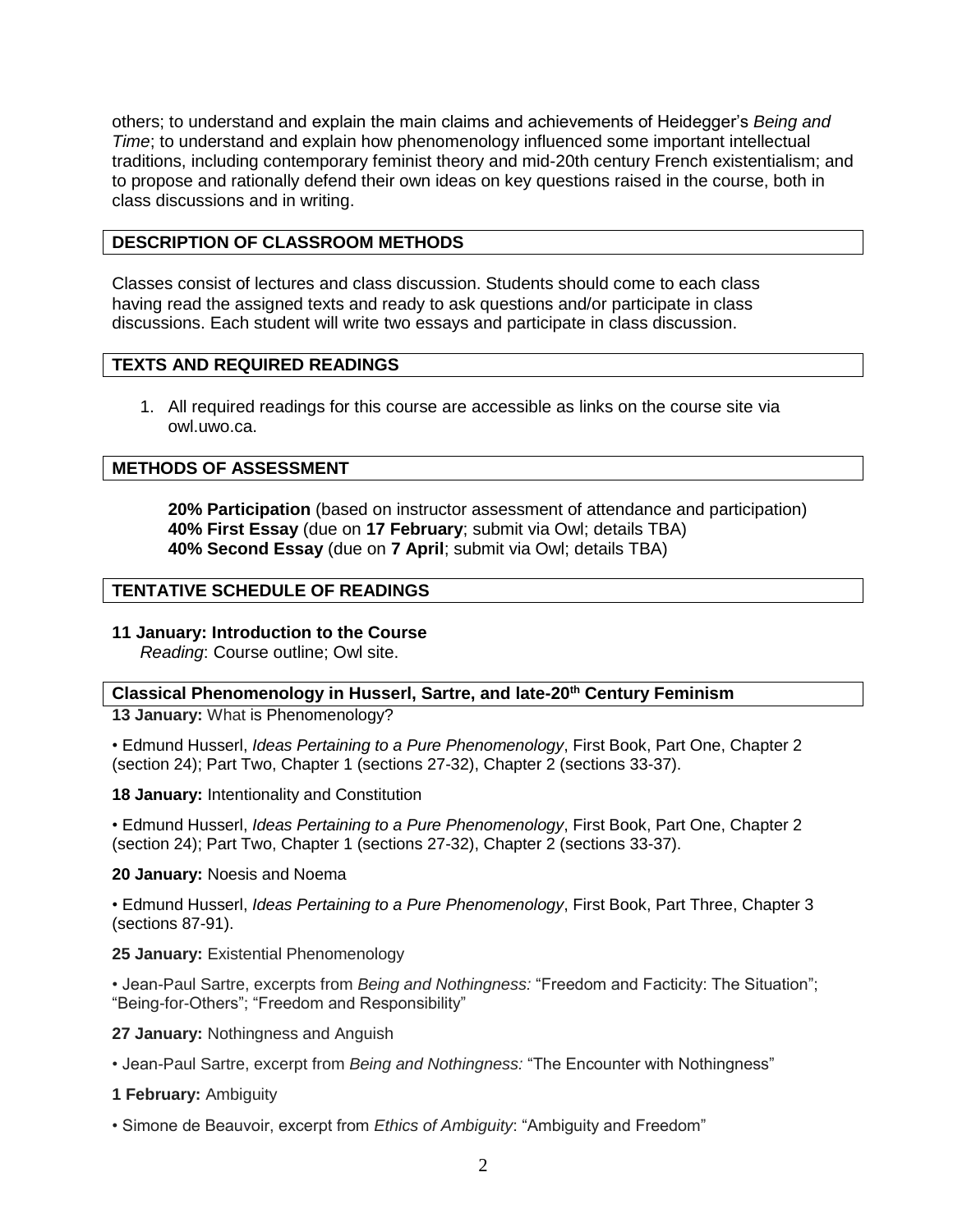- **3 February:** Embodiment
- Iris Marion Young, "Throwing Like a Girl"
- **8 February:** Gendered bodies
- Iris Marion Young, "Throwing Like a Girl"
- **10 February:** Constitution and Sedimentation
- Judith Butler, "Performative Acts and Gender Constitution"
- **15 February:** Gender and Performance
- Judith Butler, "Performative Acts and Gender Constitution"

#### **Interpretive Phenomenology as Hermeneutic Ontology in** *Being and Time*

- **17 February:** Heidegger on being, nothing, and *Angst*
- Martin Heidegger, "What is Metaphysics?"

#### **• FIRST ESSAY DUE FEBRUARY 17, 11pm**

#### **22, 24 February: NO CLASSES, READING WEEK**

- **1 March:** "The nothing actively nothings"
- Martin Heidegger, *Being and Time*, "Exergue," "Introduction"
- **3 March:** The Question of Being
- Heidegger, *Being and Time*, "Introduction"
- **8 March:** Human Existence as "Dasein"
- Martin Heidegger, *Being and Time,* D1, Chapter One

#### **10 March:** Why Dasein?

- Martin Heidegger, *Being and Time,* D1, Chapter One
- **15 March:** Being-in-the-World
- Martin Heidegger, *Being and Time,* D1, Chapter Two
- **17 March:** Knowing That as "Founded" Upon Knowing How
- Martin Heidegger, *Being and Time,* D1, Chapter Two
- **22 March:** "Worlds" as Interpretive Contexts
- Martin Heidegger, *Being and Time,* D1, Chapter Three
- **24 March:** Heidegger versus Descartes
- Martin Heidegger, *Being and Time,* D1, Chapter Three
- **29 March:** The Anonymity of Social Practices and the "Who" of Dasein
- Martin Heidegger, *Being and Time,* D1, Chapter Four
- **31 March:** The "dictatorship of the They"
- Martin Heidegger, *Being and Time,* D1 Chapter Four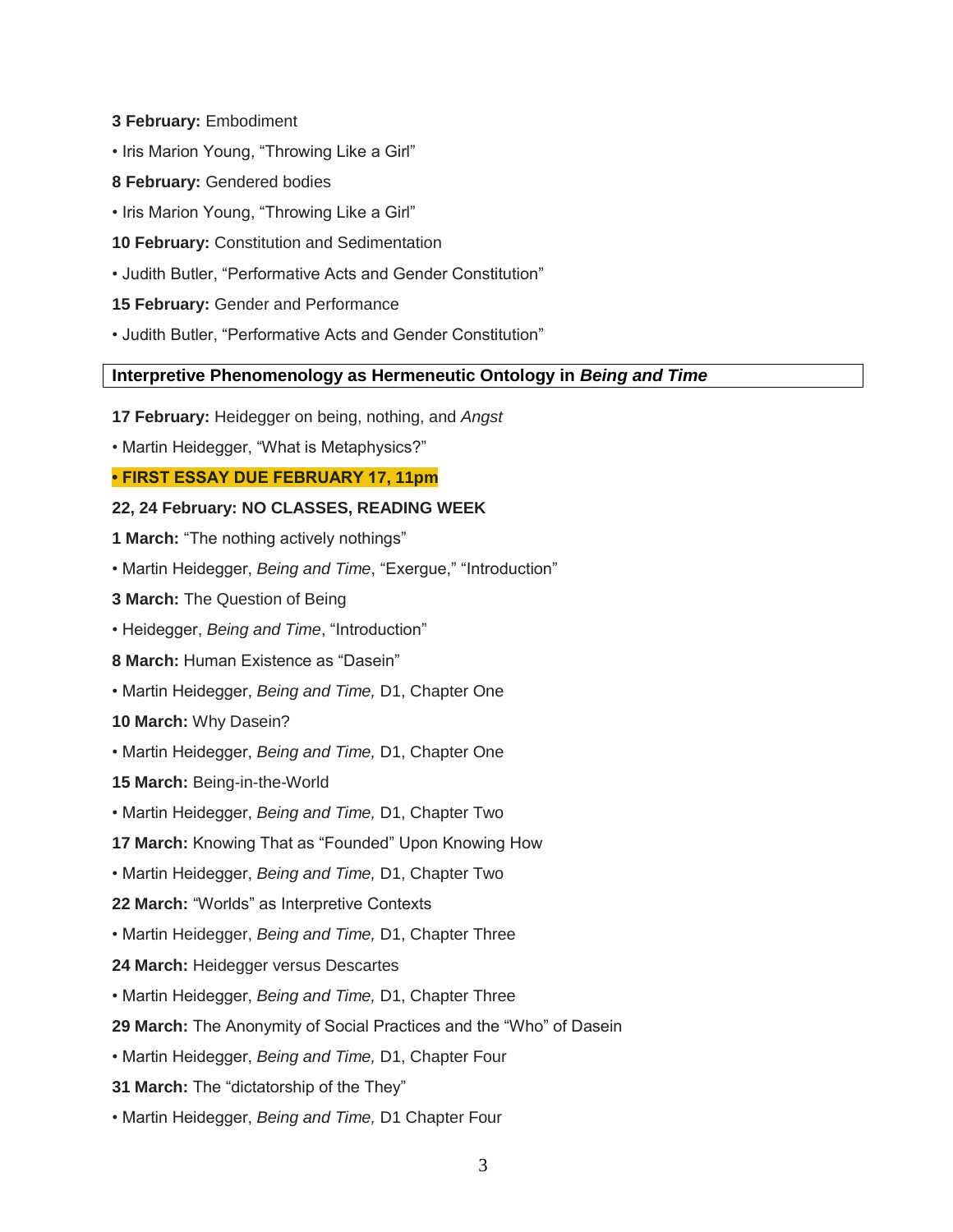**5 April:** Attunement, Anxiety, Gossip; on the Being of Dasein as "Care"

- Martin Heidegger, *Being and Time,* D1, Chapter Five
- Martin Heidegger, *Being and Time,* D1, Chapter Six, sections 41, 42, 43a, 44

**7 April:** Being as the Temporality of Social Practices

• Martin Heidegger, *Being and Time,* D2, Chapter Four

**• SECOND ESSAY DUE 7 April, 11pm**



# **Appendix to Course Outlines: Academic Policies & Regulations 2021 - 2022**

#### **Mandatory Use of Masks in Classrooms**

Students will be expected to wear triple layer non-medical masks at all times in the classroom as per Huron policy and public health directives. Students are now permitted to drink water in class by lifting and replacing the mask each time a drink is taken. Students will be able to eat and drink outside of the classroom during scheduled breaks.

Students unwilling to wear a mask as stipulated by Huron policy and public health directives will be referred to the Dean's Office, and such actions will be considered a violation of the Huron Student Code of **Conduct** 

#### **Pandemic Contingency**

In the event of a COVID-19 resurgence during the course that necessitates the course delivery moving away from face-to-face interaction, all remaining course content will be delivered entirely online, typically using a combination of synchronous instruction (i.e., at the times indicated in the timetable) and asynchronous material (e.g., posted on OWL for students to view at their convenience). Any remaining assessments will also be conducted online at the discretion of the course instructor. In the unlikely event that changes to the grading scheme are necessary, these changes will be clearly communicated as soon as possible.

#### **Student Code of Conduct**

Membership in the community of Huron University College and Western University implies acceptance by every student of the principle of respect for the rights, responsibilities, dignity and well-being of others and a readiness to support an environment conducive to the intellectual and personal growth of all who study, work and live within it. Upon registration, students assume the responsibilities that such registration entails. While in the physical or online classroom, students are expected to behave in a manner that supports the learning environment of others. Please review the Student Code of Conduct at:

[https://huronatwestern.ca/sites/default/files/Res%20Life/Student%20Code%20of%20Conduct%20-](https://huronatwestern.ca/sites/default/files/Res%20Life/Student%20Code%20of%20Conduct%20-%20Revised%20September%202019.pdf) [%20Revised%20September%202019.pdf.](https://huronatwestern.ca/sites/default/files/Res%20Life/Student%20Code%20of%20Conduct%20-%20Revised%20September%202019.pdf)

#### **Prerequisite and Antirequisite Information**

Students are responsible for ensuring that they have successfully completed all course prerequisites and that they have not completed any course antirequisites. Unless you have either the requisites for this course or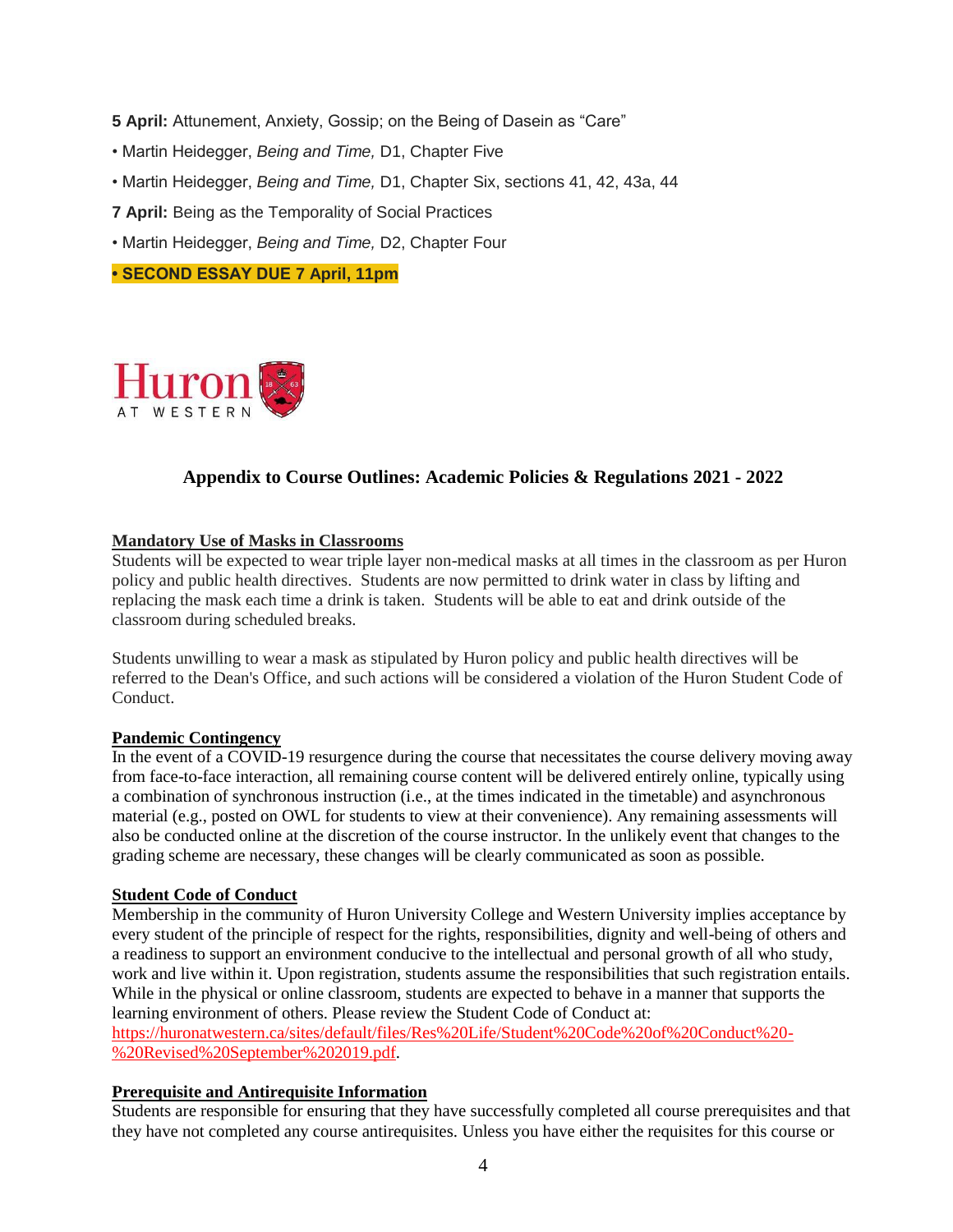written special permission from your Dean to enroll in it, you may be removed from this course and it will be deleted from your record. This decision may not be appealed. You will receive no adjustment to your fees in the event that you are dropped from a course for failing to have the necessary prerequisites.

## **Attendance Regulations for Examinations**

A student is entitled to be examined in courses in which registration is maintained, subject to the following limitations:

- 1) A student may be debarred from writing the final examination for failure to maintain satisfactory academic standing throughout the year.
- 2) Any student who, in the opinion of the instructor, is absent too frequently from class or laboratory periods in any course will be reported to the Dean of the Faculty offering the course (after due warning has been given). On the recommendation of the Department concerned, and with the permission of the Dean of that Faculty, the student will be debarred from taking the regular examination in the course. The Dean of the Faculty offering the course will communicate that decision to the Dean of the Faculty of registration.

Review the policy on Attendance Regulations for Examinations here: [https://www.uwo.ca/univsec/pdf/academic\\_policies/exam/attendance.pdf.](https://www.uwo.ca/univsec/pdf/academic_policies/exam/attendance.pdf)

## **Statement on Academic Offences**

Scholastic offences are taken seriously and students are directed to read the appropriate policy, specifically, the definition of what constitutes a Scholastic Offence, at the following website: [https://www.uwo.ca/univsec/pdf/academic\\_policies/appeals/scholastic\\_discipline\\_undergrad.pdf.](https://www.uwo.ca/univsec/pdf/academic_policies/appeals/scholastic_discipline_undergrad.pdf) The appeals process is also outlined in this policy as well as more generally at the following website: [https://www.uwo.ca/univsec/pdf/academic\\_policies/appeals/appealsundergrad.pdf.](https://www.uwo.ca/univsec/pdf/academic_policies/appeals/appealsundergrad.pdf)

# **Turnitin.com**

All required papers may be subject to submission for textual similarity review to the commercial plagiarism detection software under license to the University for the detection of plagiarism. All papers submitted for such checking will be included as source documents in the reference database for the purpose of detecting plagiarism of papers subsequently submitted to the system. Use of the service is subject to the licensing agreement, currently between The University of Western Ontario and Turnitin.com [\(http://www.turnitin.com\)](http://www.turnitin.com/).

## **Statement on Use of Electronic Devices**

It is not appropriate to use electronic devices (such as, but not limited to, laptops, cell phones) in the classroom for non-classroom activities. Such activity is disruptive and distracting to other students and to the instructor, and can inhibit learning. Students are expected to respect the classroom environment and to refrain from inappropriate use of technology and other electronic devices in class.

#### **Statement on Use of Personal Response Systems ("Clickers")**

Personal Response Systems ("clickers") may be used in some classes. If clickers are to be used in a class, it is the responsibility of the student to ensure that the device is activated and functional. Students must see their instructor if they have any concerns about whether the clicker is malfunctioning. Students must use only their own clicker. If clicker records are used to compute a portion of the course grade:

- the use of somebody else's clicker in class constitutes a scholastic offence
- the possession of a clicker belonging to another student will be interpreted as an attempt to commit a scholastic offence.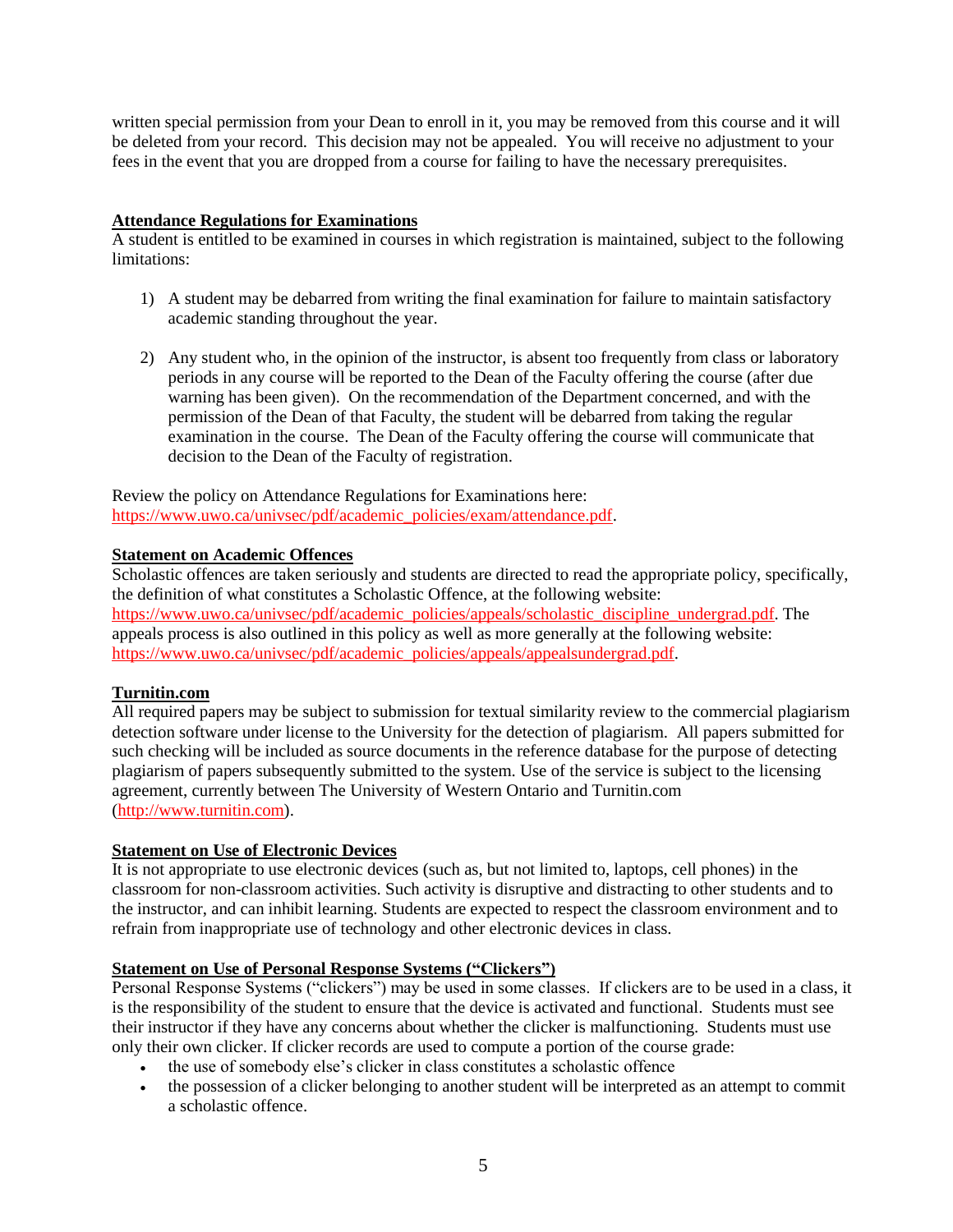# **Academic Consideration for Missed Work**

Students who are seeking academic consideration for missed work during the semester may submit a selfreported absence form online provided that the absence is **48 hours or less** and the other conditions specified in the Senate policy at

[https://www.uwo.ca/univsec/pdf/academic\\_policies/appeals/accommodation\\_illness.pdf](https://www.uwo.ca/univsec/pdf/academic_policies/appeals/accommodation_illness.pdf) are met.

Students whose absences are expected to last **longer than 48 hours**, or where the other conditions detailed in the policy are not met (e.g., work is worth more than 30% of the final grade, the student has already used 2 self-reported absences, the absence is during the final exam period), may receive academic consideration by submitting a Student Medical Certificate (for illness) or other appropriate documentation (for compassionate grounds). The Student Medical Certificate is available online at [https://www.uwo.ca/univsec/pdf/academic\\_policies/appeals/medicalform.pdf.](https://www.uwo.ca/univsec/pdf/academic_policies/appeals/medicalform.pdf)

All students pursuing academic consideration, regardless of type, must contact their instructors no less than 24 hours following the end of the period of absence to clarify how they will be expected to fulfill the academic responsibilities missed during their absence. **Students are reminded that they should consider carefully the implications of postponing tests or midterm exams or delaying submission of work, and are encouraged to make appropriate decisions based on their specific circumstances.**

Students who have conditions for which academic accommodation is appropriate, such as disabilities or ongoing or chronic health conditions, should work with Accessible Education Services to determine appropriate forms of accommodation. Further details concerning policies and procedures may be found at: [http://academicsupport.uwo.ca/.](http://academicsupport.uwo.ca/)

#### **Policy on Academic Consideration for a Medical/ Non-Medical Absence**

## **(a) Consideration on Medical Grounds for assignments worth** *less than 10%* **of final grade: Consult Instructor Directly and Contact Academic Advising**

When seeking consideration on **medical grounds** for assignments worth *less than 10%* of the final course grade, and if the student has exceeded the maximum number of permissible Self-Reported absences, the student should contact the instructor directly. The student need only share broad outlines of the medical situation. The instructor **may** require the student to submit documentation to the academic advisors, in which case she or he will advise the student and inform the academic advisors to expect documentation. If documentation is requested, the student will need to complete and submit the [Student Medical Certificate.](https://www.uwo.ca/univsec/pdf/academic_policies/appeals/medicalform_15JUN.pdf) The instructor may not collect medical documentation. The advisors will contact the instructor when the medical documentation is received, and will outline the severity and duration of the medical challenge as expressed on the Student Medical Certificate and in any other supporting documentation. The student will be informed that the instructor has been notified of the presence of medical documentation, and will be instructed to work as quickly as possible with the instructor on an agreement for accommodation.

#### **(b) Consideration on Non-Medical Grounds: Consult Huron Support Services/Academic Advising, or email [huronsss@uwo.ca.](mailto:huronsss@uwo.ca)**

Students seeking academic consideration for a **non-medical** absence (e.g. varsity sports, religious, compassionate, or bereavement) will be required to provide appropriate documentation where the conditions for a Self-Reported Absence have not been met, including where the student has exceeded the maximum number of permissible Self-Reported. All consideration requests must include a completed [Consideration Request Form.](https://huronatwestern.ca/sites/default/files/Forms/Academic%20Consideration%20Request%20Form%202020.pdf) Late penalties may apply at the discretion of the instructor.

Please review the full policy on Academic Consideration for medical and non-medical absence at: [https://www.uwo.ca/univsec/pdf/academic\\_policies/appeals/accommodation\\_illness.pdf.](https://www.uwo.ca/univsec/pdf/academic_policies/appeals/accommodation_illness.pdf) Consult [Huron](https://huronatwestern.ca/student-life/student-services/academic-advising/)  [Academic Advising](https://huronatwestern.ca/student-life/student-services/academic-advising/) at [huronsss@uwo.ca](mailto:huronsss@uwo.ca) for any further questions or information.